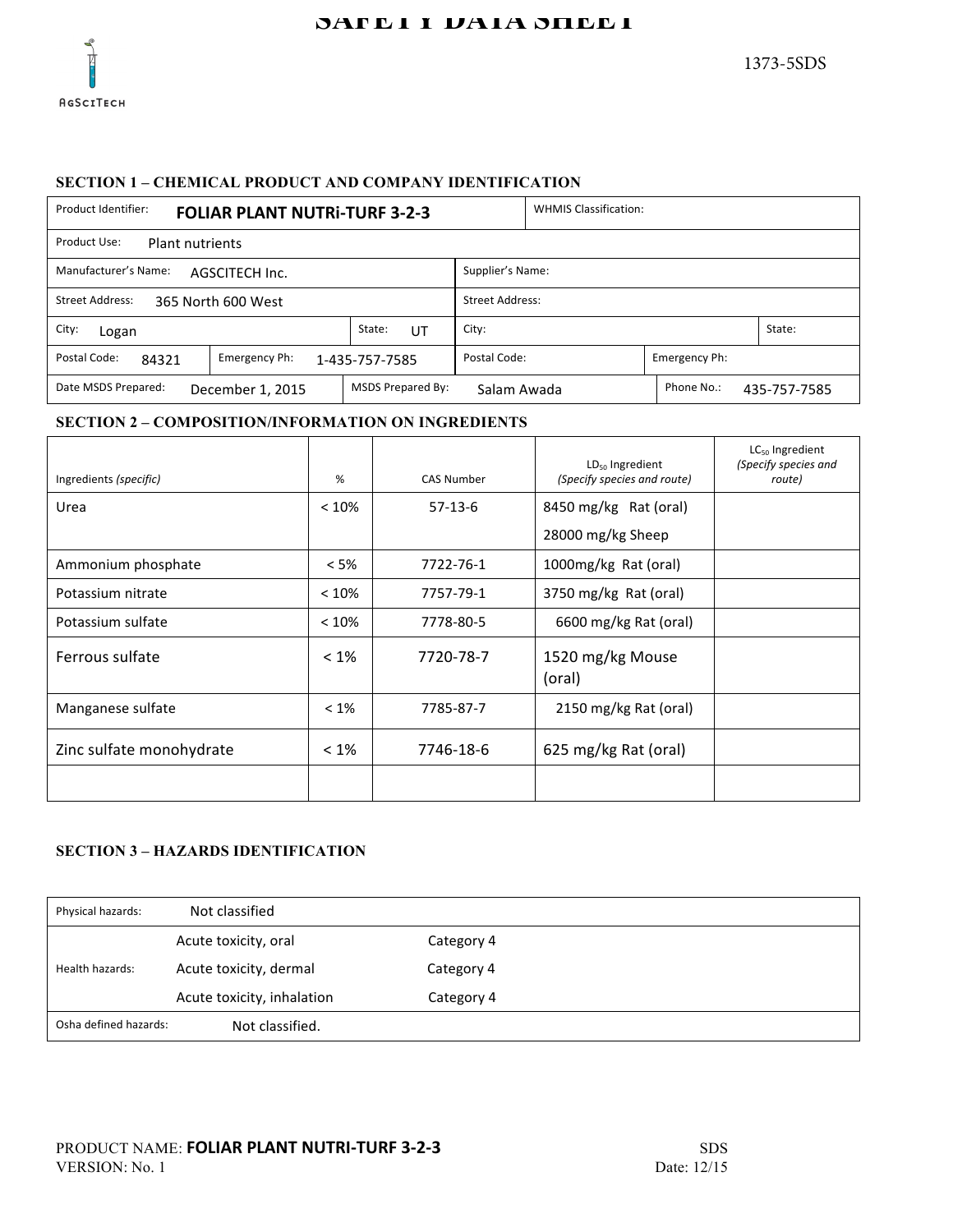

| Label Elements             |                                                                                                                                                                                                                                                                  |
|----------------------------|------------------------------------------------------------------------------------------------------------------------------------------------------------------------------------------------------------------------------------------------------------------|
|                            | Signal word<br>Warning                                                                                                                                                                                                                                           |
|                            | Hazard Statement Harmful if swallowed.                                                                                                                                                                                                                           |
| Skin Contact:              | Irritation could occur with prolonged exposure to solution.                                                                                                                                                                                                      |
| Skin Absorption:           | Not known to be absorbed through the skin.                                                                                                                                                                                                                       |
| Eye Contact:               | Irritation could occur if solution is splashed in eyes.                                                                                                                                                                                                          |
| Inhalation:                | Very low vapor activity. If heated, could release ammonia gas. Can cause respiratory tract irritation.                                                                                                                                                           |
| Ingestion:                 | If swallowed, do not induce vomiting, consult a physician immediately.                                                                                                                                                                                           |
| Precautionary<br>Statement | Prevention: Avoid breathing vapors. Wash thoroughly after handling. Do not eat, drink, or<br>smoke when using this product. Use only outdoors or in a well ventilated area. Avoid release to<br>the environment. Wear protective gloves and protective clothing. |
|                            | Storage: Store away from incompatible materials. Products should be stored above 50°F.                                                                                                                                                                           |
|                            | Disposal: Dispose of contents and container in accordance with local/state/national<br>regulations.                                                                                                                                                              |

#### **SECTION 4 – FIRST AID MEASURES**

| Inhalation:   | Remove individual to fresh air and keep at rest in a position comfortable for breathing. Give oxygen or artificial<br>respiration if needed. Seek medical attention if necessary. |
|---------------|-----------------------------------------------------------------------------------------------------------------------------------------------------------------------------------|
| Skin Contact: | Wash off with soap and water. Flush affected areas with large amount of cold water. Seek medical attention if<br>you feel unwell.                                                 |
| Eye Contact:  | Flush immediately with large amount of water for 15 minutes or until irritation subsides. Seek medical attention<br>if irritation persists.                                       |
| Ingestion:    | May be harmful if ingested. Wash out mouth with plenty of water Do not induce vomiting. Seek medical<br>attention immediately.                                                    |

#### **SECTION 5 – FIRE FIGHTING MEASURES**

| Flammable:                                                                                                                |  | Yes | $\boxtimes$                            | No                                  | If yes, under which conditions:                  |  |  |  |
|---------------------------------------------------------------------------------------------------------------------------|--|-----|----------------------------------------|-------------------------------------|--------------------------------------------------|--|--|--|
| Means of Extinction:<br>Use flooding quantities of water, dry chemical powder, carbon dioxide, foam. Do not use water jet |  |     |                                        |                                     |                                                  |  |  |  |
| Flashpoint ( <sup>°</sup> C) and Method                                                                                   |  |     |                                        | Upper Flammable Limit (% by volume) | Lower Flammable Limit (% by volume)              |  |  |  |
| N/A                                                                                                                       |  |     |                                        | N/A                                 | N/A                                              |  |  |  |
| Auto-ignition Temperature (C)                                                                                             |  |     | Explosion Data - Sensitivity to Impact |                                     | Explosion Data - Sensitivity to Static Discharge |  |  |  |
| N/A                                                                                                                       |  |     | N/A                                    |                                     | N/A                                              |  |  |  |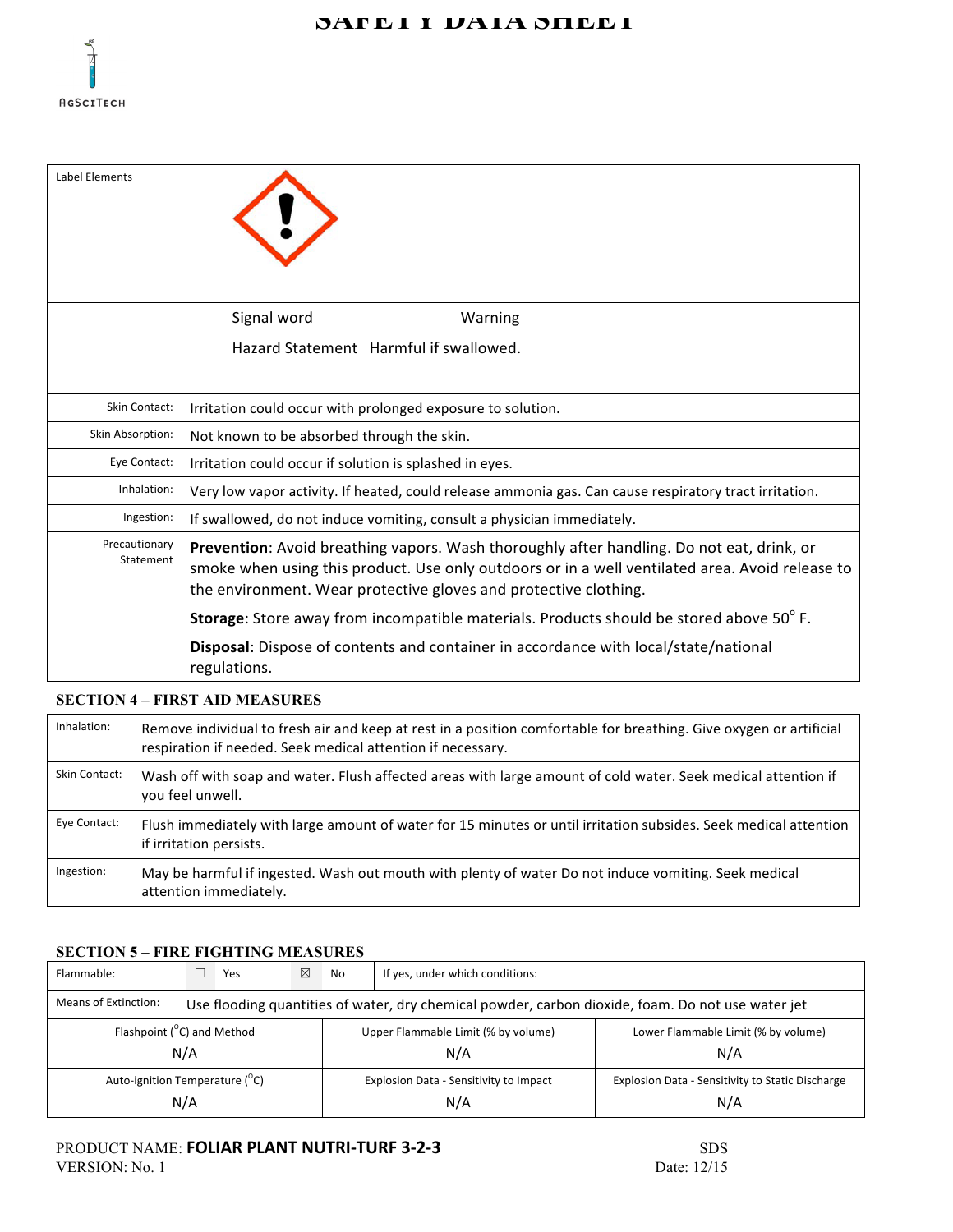

# SAFETT DATA SHEET

Hazardous Combustion Products: Not known. During fire, hazardous gases may be formed.

#### **Protection for Firefighters:** Wear protective clothing and equipment.

# **SECTION 6 – ACCIDENTAL RELEASE MEASURES**

#### **Leak and Spill Procedures:**

Contain the spill. Collect liquid with absorbent material and dispose of in approved manner. Prevent entry into waterways.

Dispose of in non-crop areas away from waterways, in accordance with Federal, State and Local regulations.

#### **SECTION 7 – HANDLING AND STORAGE**

| Handling Procedures and<br>Equipment:                              | Avoid inhalation of vapors and spray mists. Avoid contact with eyes, skin, and clothing void<br>prolonged exposure. Do not taste or swallow. When handling or using, do not eat, drink, or<br>smoke. Use outdoors in a well-ventilated area. Wear appropriate personal protective<br>equipment. Wash hands thoroughly after handling. Avoid release to the environment. Wash<br>contaminated clothing before reuse. Observe good industrial hygiene practices. |
|--------------------------------------------------------------------|----------------------------------------------------------------------------------------------------------------------------------------------------------------------------------------------------------------------------------------------------------------------------------------------------------------------------------------------------------------------------------------------------------------------------------------------------------------|
| Conditions for Safe<br>Storage including any<br>incompatibilities: | Store in a cool, dry, well-ventilated area away from direct sunlight. Avoid overheating or freezing. Keep<br>containers tightly closed when not in use. Refer to <b>SECTION 10</b> for incompatibilities.                                                                                                                                                                                                                                                      |

#### **SECTION 8 – EXPOSURE CONTROL / PERSONAL PROTECTION**

| <b>Exposure Limits:</b>                                                             | $\boxtimes$                                                                                            | <b>ACGIH TLV</b> |   |        |   | <b>OSHA PEL</b> |   |     |   | Other (specify) |   |          |       |
|-------------------------------------------------------------------------------------|--------------------------------------------------------------------------------------------------------|------------------|---|--------|---|-----------------|---|-----|---|-----------------|---|----------|-------|
| Specific Engineering Controls (such as ventilation, enclosed process):<br>Ventilate |                                                                                                        |                  |   |        |   |                 |   |     |   |                 |   |          |       |
| Personal Protective Equipment:                                                      |                                                                                                        |                  | ⊠ | Gloves | ⊠ | Respirator      | ⊠ | Eye | ⊠ | Footwear        | ⊠ | Clothing | Other |
| If checked, please specify type:                                                    |                                                                                                        |                  |   |        |   |                 |   |     |   |                 |   |          |       |
| Respiratory:                                                                        | Wear NIOSH/MSHA approved respirator for mists while mixing or spraying. Use with adequate ventilation. |                  |   |        |   |                 |   |     |   |                 |   |          |       |
| Eyes:                                                                               | Wear safety glasses to avoid eye contact. Do not wear contact lenses.                                  |                  |   |        |   |                 |   |     |   |                 |   |          |       |
| Skin:                                                                               | Wear impermeable gloves to avoid skin contact.                                                         |                  |   |        |   |                 |   |     |   |                 |   |          |       |

### **SECTION 9 – PHYSICAL AND CHEMICAL PROPERTIES**

| <b>Physical State:</b>    | Liguid | Odor and Appearance: No offensive<br>odor. Dark brown color. | Odor Threshold (ppm):<br>N/A          |
|---------------------------|--------|--------------------------------------------------------------|---------------------------------------|
| Specific Gravity:<br>1.20 |        | Vapor Density (air = 1): N/A                                 | Vapor Pressure (mmHg):<br>N/A         |
| <b>Evaporation Rate:</b>  |        | Boiling Point $(^{\circ}C)$ > 212° F                         | Freezing Point $(^{\circ}C)$ :<br>N/A |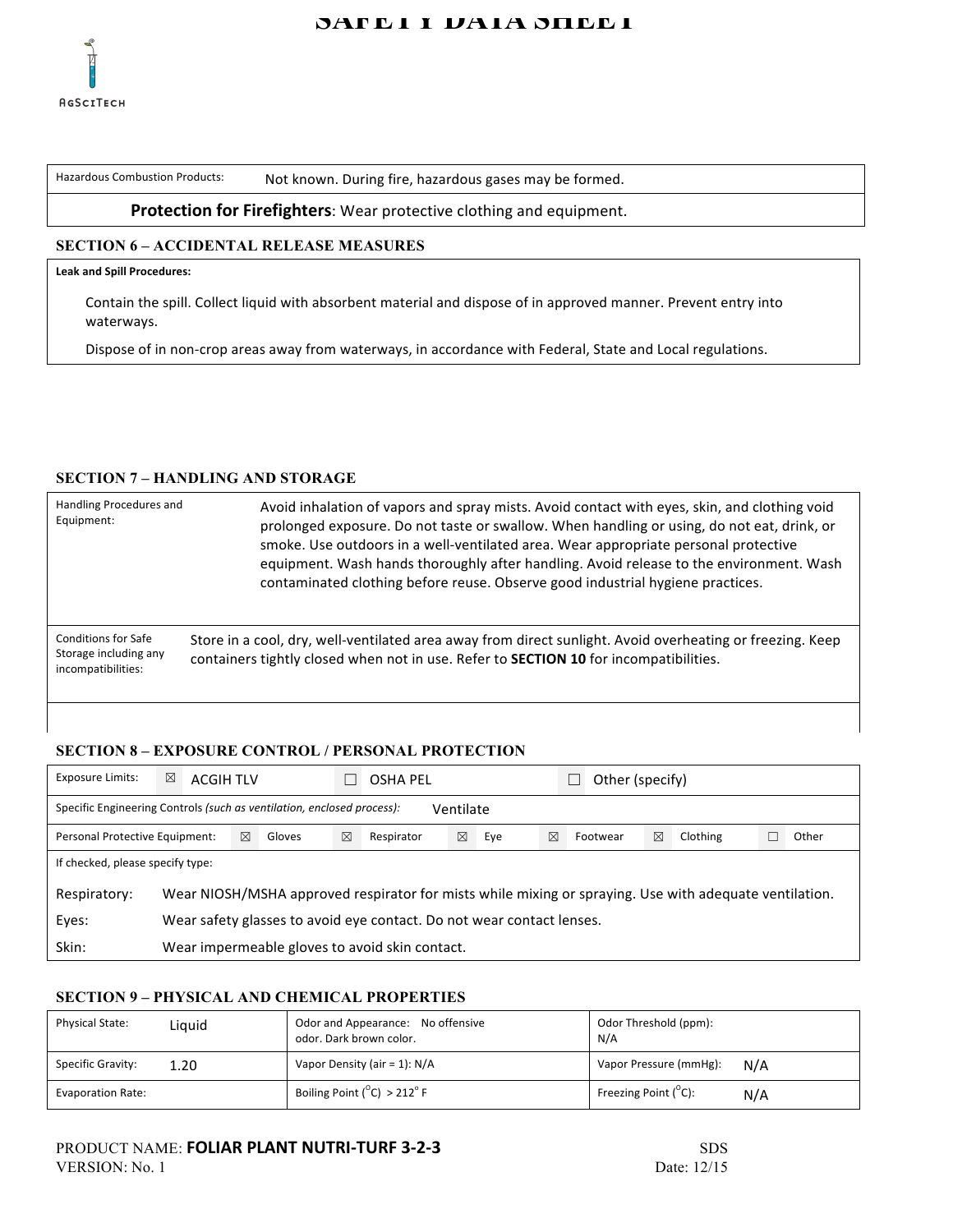

# SAFETT DATA SHEET

| pH:                                   |                                          |  | $5.5 +/- 0.5$                                                 | Coefficient of Water/Oil Distribution:                          | (Solubility in Water):<br>Soluble |  |  |  |
|---------------------------------------|------------------------------------------|--|---------------------------------------------------------------|-----------------------------------------------------------------|-----------------------------------|--|--|--|
|                                       |                                          |  |                                                               | <b>SECTION 10 - STABILITY AND REACTIVITY</b>                    |                                   |  |  |  |
|                                       | <b>Chemical Stability:</b>               |  |                                                               | If no, under which conditions:                                  |                                   |  |  |  |
|                                       | $\boxtimes$<br>Yes                       |  | No                                                            |                                                                 |                                   |  |  |  |
|                                       | Incompatibility with Other Substances:   |  |                                                               | If yes, which ones?                                             |                                   |  |  |  |
|                                       | $\boxtimes$<br>Yes                       |  | No                                                            | Incompatible with strong oxidizing agents or high pH chemicals. |                                   |  |  |  |
| Reactivity and under what conditions? |                                          |  | Stable under normal conditions of use, storage and transport. |                                                                 |                                   |  |  |  |
|                                       | <b>Hazardous Decomposition Products:</b> |  |                                                               | No known hazardous decomposition products.                      |                                   |  |  |  |

# **SECTION 11 – TOXICOLOGICAL INFORMATION**

| <b>Effects of Acute Exposure:</b>                    | Not available                                                      |                            |                               |  |  |  |  |
|------------------------------------------------------|--------------------------------------------------------------------|----------------------------|-------------------------------|--|--|--|--|
| <b>Effects of Chronic Exposure:</b><br>Not available |                                                                    |                            |                               |  |  |  |  |
| Irritancy of Product:                                | Not available                                                      |                            |                               |  |  |  |  |
| Skin Sensitization:                                  | Not available                                                      | Respiratory Sensitization: | Not available                 |  |  |  |  |
| Carcinogenicity - IARC:                              | Not expected to be carcinogen                                      | Carcinogenicity - ACGIH:   | Not expected to be carcinogen |  |  |  |  |
| <b>Reproductive Toxicity:</b>                        | Not expected to cause<br>reproductive or developmental<br>effects. | Teratogenicity:            | Not available                 |  |  |  |  |
| Embryo toxicity:                                     | Not expected to cause embryo<br>toxicity.                          | Mutagenicity:              | Not available                 |  |  |  |  |
| Name of Synergistic Products/Effects:<br>N/A         |                                                                    |                            |                               |  |  |  |  |
|                                                      |                                                                    |                            |                               |  |  |  |  |

# **SECTION 12 – ECOLOGICAL INFORMATION**

| <b>Ecotoxicity:</b> This product is not classified as environmentally hazardous. |               |  |  |  |
|----------------------------------------------------------------------------------|---------------|--|--|--|
| <b>Persistence and degradability:</b>                                            | Not available |  |  |  |
| <b>Bioaccumulative potential:</b>                                                | Not available |  |  |  |
| Mobility in soil:                                                                | Not available |  |  |  |

#### **SECTION 13 – DISPOSAL CONSIDERATIONS**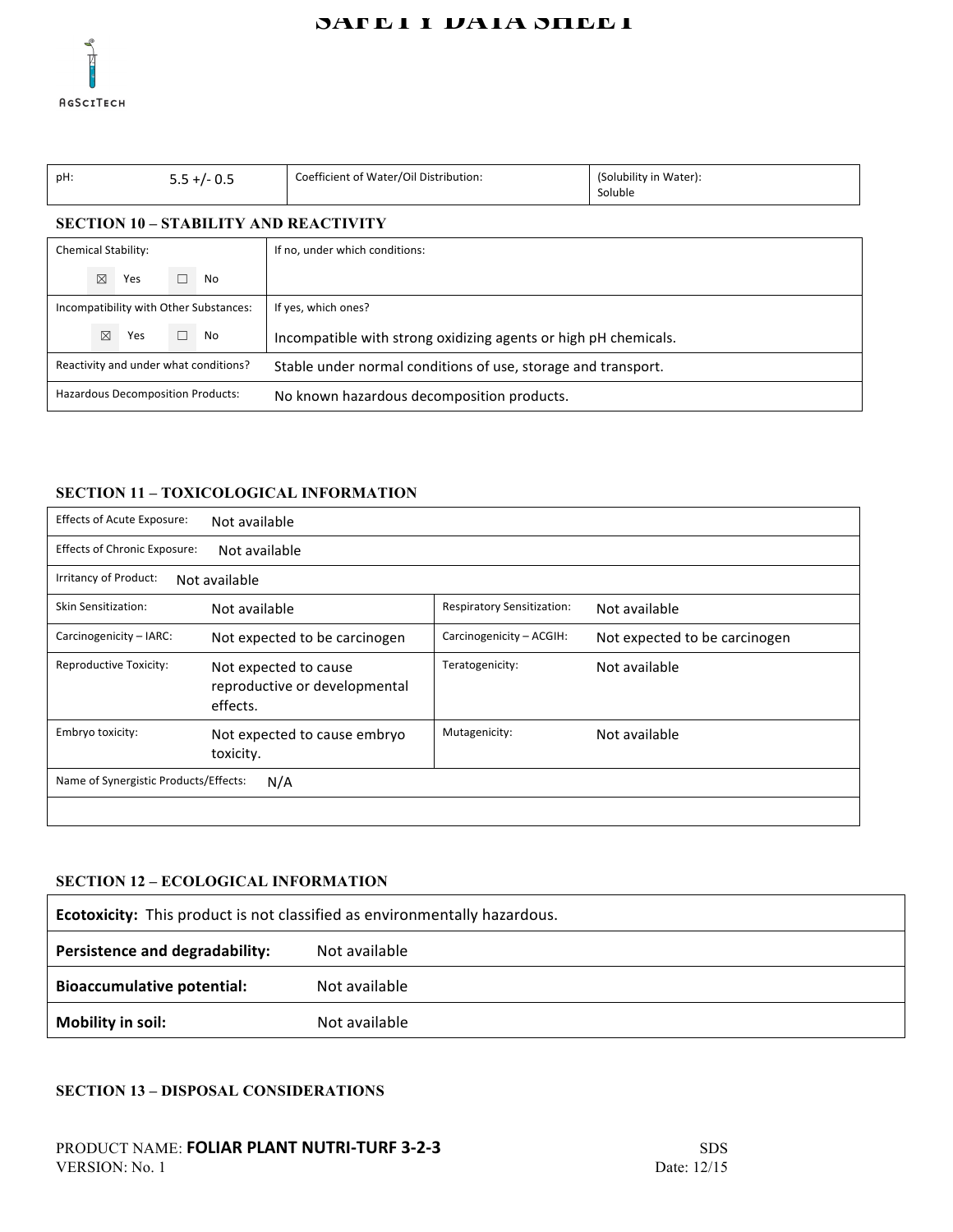

# **SAFETY DATA SHEET**

| <b>Disposal instructions:</b>                                                                                                                                                                                                                                                                                                       |                                                                                                    |  |
|-------------------------------------------------------------------------------------------------------------------------------------------------------------------------------------------------------------------------------------------------------------------------------------------------------------------------------------|----------------------------------------------------------------------------------------------------|--|
| Collect and reclaim or dispose in sealed containers at licensed waste disposal site. Do not allow this<br>material to drain into sewers/water supplies. Do not contaminate ponds, waterways or ditches with<br>chemical or used container. Dispose of contents/container in accordance with local/regional/national<br>regulations. |                                                                                                    |  |
| Hazardous waste code:<br>Not hazardous waste. Dispose in accordance of all applicable regulations.                                                                                                                                                                                                                                  |                                                                                                    |  |
| Waste from residue/unused containers: Not hazardous material                                                                                                                                                                                                                                                                        |                                                                                                    |  |
| Dispose of product in accordance with local regulations. Empty containers or liners may retain some<br>product residues. This material and its assigned container must be disposed of in a safer manner                                                                                                                             |                                                                                                    |  |
| <b>Contaminated packaging:</b>                                                                                                                                                                                                                                                                                                      |                                                                                                    |  |
|                                                                                                                                                                                                                                                                                                                                     | Since emptied containers may retain product residue, follow label warnings even after container is |  |

emptied. Empty containers should be taken to an approved waste handling site for recycling or disposal.

### **SECTION 14 – TRANSPORT INFORMATON**

| Not available                               | UN proper shipping name:                 |
|---------------------------------------------|------------------------------------------|
| UN number:                                  | Not available                            |
| Transport hazard class(es)                  | Packaging group:                         |
| Not hazardous product                       | Not available                            |
| <b>DOT</b> Not regulated as dangerous goods | Not regulated as dangerous goods<br>TDG: |
|                                             |                                          |

#### **SECTION 15 – REGULATORY INFORMATION**

| (WHMIS Classifications)                                                                                                                                                               | (OSHA)        |  |  |
|---------------------------------------------------------------------------------------------------------------------------------------------------------------------------------------|---------------|--|--|
| N/A                                                                                                                                                                                   | Not regulated |  |  |
| (SARA Title III)                                                                                                                                                                      | (TSCA)        |  |  |
| Not regulated                                                                                                                                                                         | Not regulated |  |  |
| This product has been classified in accordance with the hazard criteria of the<br>Controlled Products Regulations (CPR) and the MSDS contains all of the information required by CPR. |               |  |  |

# **SECTION 16 – OTHER INFORMATION**

**Issue date: 12-01-2015** Version: 01

Disclaimer: The information provided in this Safety Data Sheet (SDS) is correct to the best of our knowledge, information and belief at the date of its publication. The information in this SDS has been assembled by the manufacturer based on its own studies and the work of others. The information given is designed only as a guidance for safe handling, use, storage, transportation, disposal and release. The manufacturer makes no warranties, expressed or implied, as to the accuracy, completeness or adequacy of the information contained herein. The manufacturer shall not be liable to the vendee, the vendee's employees, or anyone for any direct, special, or consequential damages arising out of or in connection with the accuracy, completeness, adequacy, or of furnishing of such information. The information relates only to the specific material